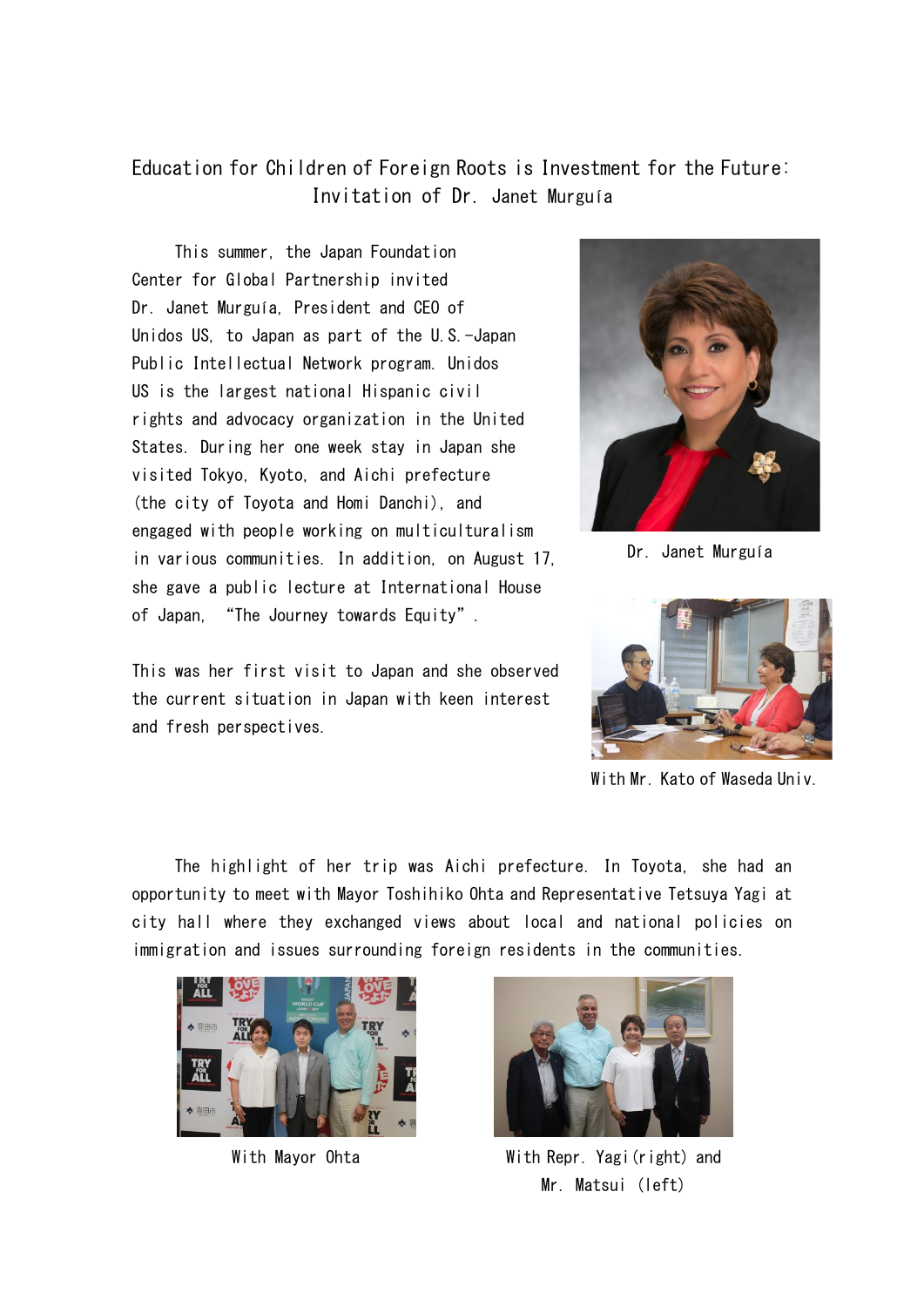She then moved to Homi Danchi where the majority of the residents are Brazilian-Japanese to learn about their everyday life and the local community's efforts to cooperate with the Brazilian-Japanese residents. Representatives of the local community organization Torcida guided Dr. Murguía around Homi Danchi and hosted a community gathering attended by around fifty residents. Dr. Murguía enjoyed the casual exchange of views and experience with community leaders and residents.



At Homi Danchi

During her public lecture at I-House, "The Journey Towards Equity," Dr. Murguía shared many important messages on immigration issues in Japan.

First, she explained multiculturalism is a challenge for both the U.S. and Japan,

"Believe me, when I talk about our country (US), we have made some progress but we are far from perfect, and we have our own challenges today."

Also realizing that the current situation of immigration is an immense challenge for Japan, she provided encouragement with her remarks, "I do believe that there are opportunities for Japan to use its ingenuity and find the will to move forward. You have a transportation system that is the envy of the world. On the one hand, you can be a shining example for that ingenuity to the rest of the world. I believe you have the capacity to solve these other (immigration) challenges."

 On Homi Danchi, Dr. Murguía noted some of the difficult living situations of Brazilian-Japanese residents and her encounter with locals who support them. She underscored the fact that those who tackle problems of multiculturalism in Japan are "stars". "You have a star, people who can help build the path forward for Japan are people like Ms. Kiyoe Ito who's the president of an NPO called